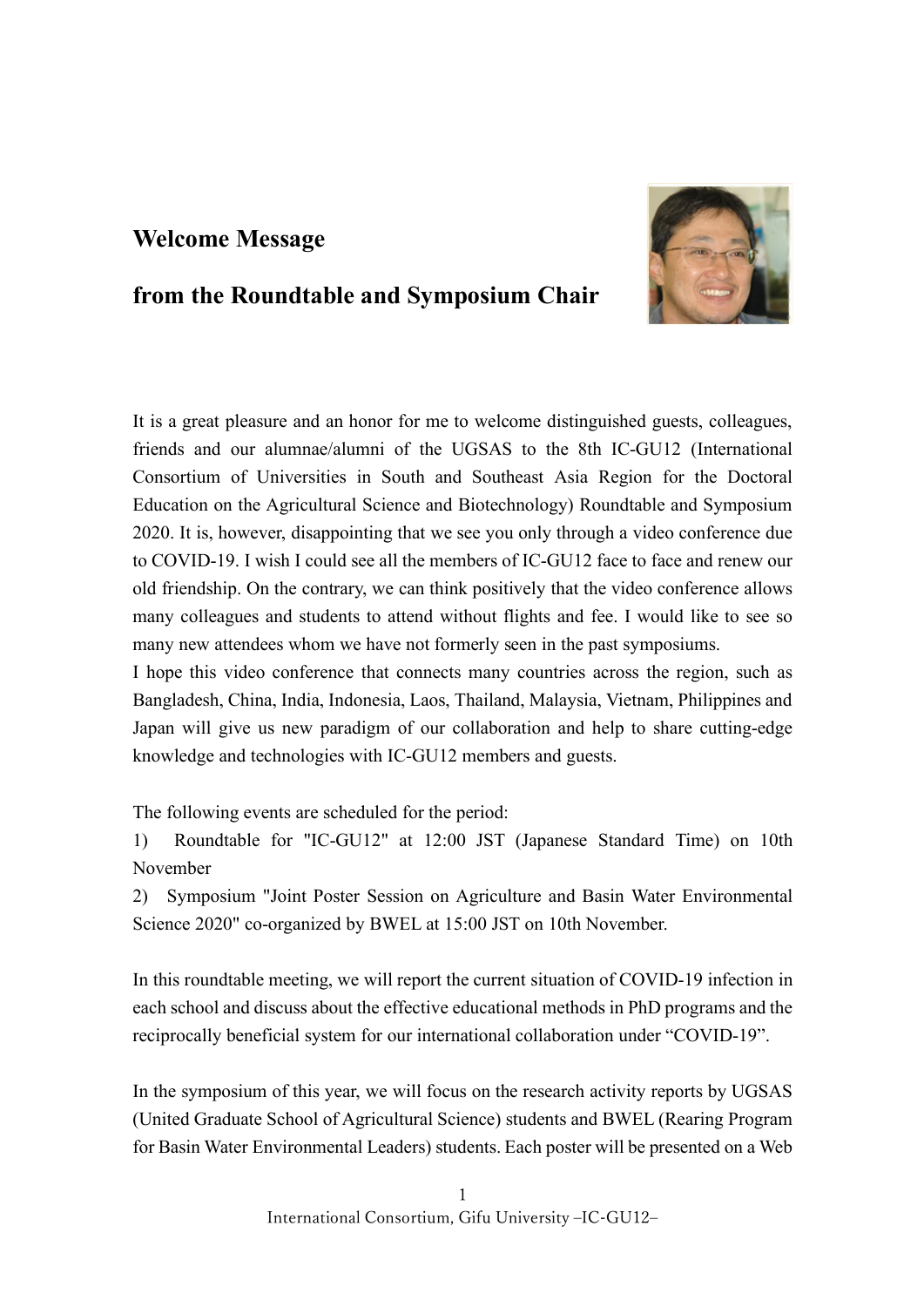Page and invites comments from participants. In addition, each student will give short presentation on the video conference system in his/her assigned time. It is first challenge for us to use the internet systems in the poster session. So, I would like you to join the session actively, encourage the students and share their research results and accomplishments.

Finally, I would like to express my deep gratitude for your participation to the Roundtable and Symposium of IC-GU12 in November 2020.

Ken HIRAMATSU, Ph.D Dean of the United Graduate School of Agricultural Science, Gifu University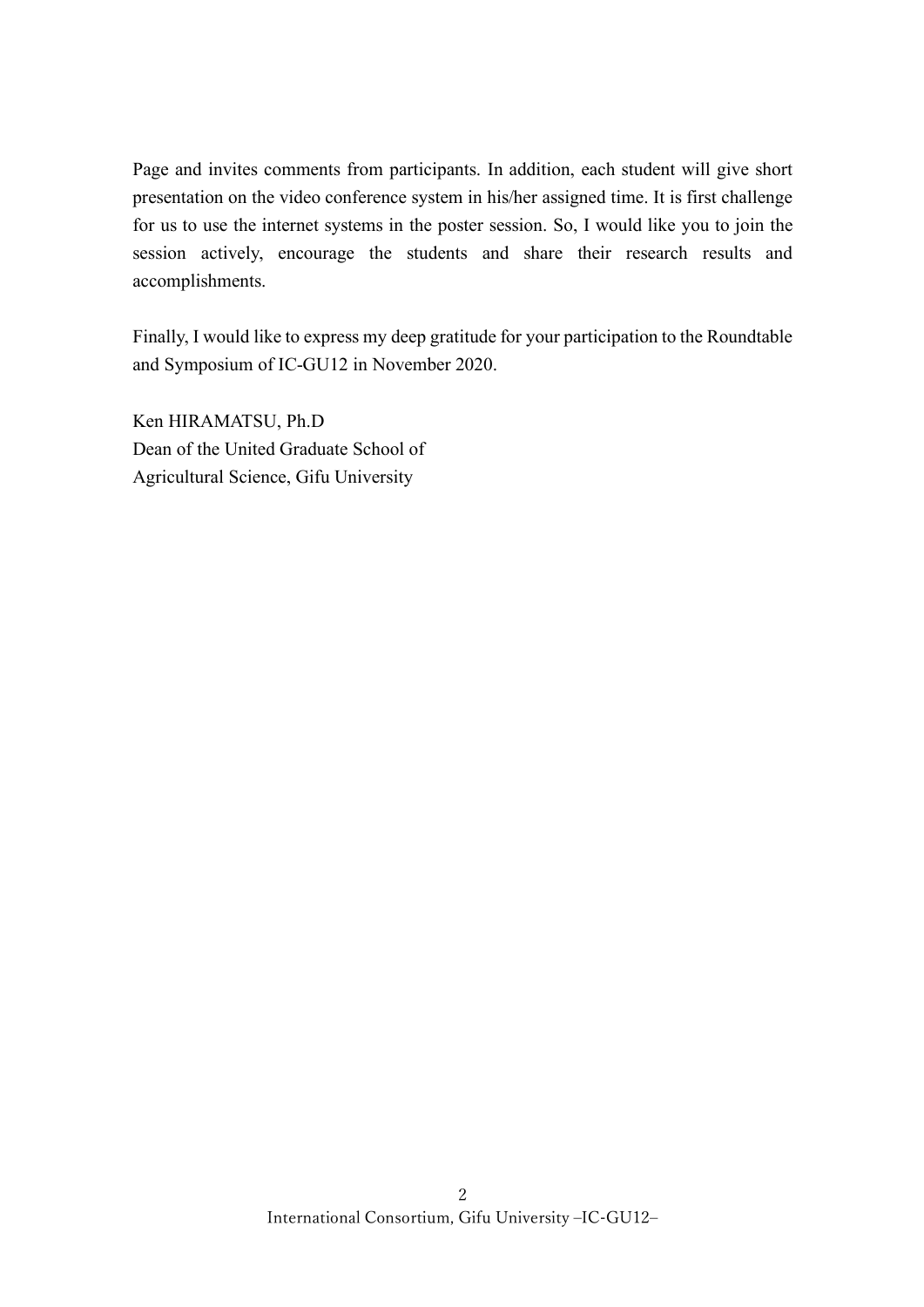## **The 8th IC-GU12 Roundtable 2020**

# **10th November 2020 12:00-15:00 Japanese Standard Time**

## **Web Conference**【**ZOOM**】

Participants: Liaison teachers of member universities in IC-GU12 Chair: Ken HIRAMATSU, Dean of UGSAS Topic: Exchange ideas, share information, and the current situation under the COVID-19. A paper of presentation, about three minutes by each university

#### Timetable

12:00 Opening Remarks: Prof. Ken HIRAMATSU, Dean of UGSAS Gifu University 12:05 Greetings from Liaison teachers in Gifu and Shizuoka University 12:25 Presentation from IG-GU12 Member Universities 10 out of 20 13:10 Short Break 13:20 Presentation from IG-GU12 Member Universities 10 out of 20 14:05 Short Break 14:15 Discussion, Exchange ideas Moderator: Prof. Tomio YABE, Vice Dean of UGSAS 14:45 Closing Remarks: Prof. Tohru Mitsunaga, Dean of the faculty of applied Biological Sciences, Gifu University

## **UGSAS, GU & BWEL Joint Poster Session on Agricultural**

#### **and Basin Water Environmental Sciences 2020**

#### **10th November 2020**

**15:00-18:00 Japanese Standard Time**

#### **Online Presentation**【**ZOOM**】

Research progress presentation by UGSAS, MEXT and BWEL students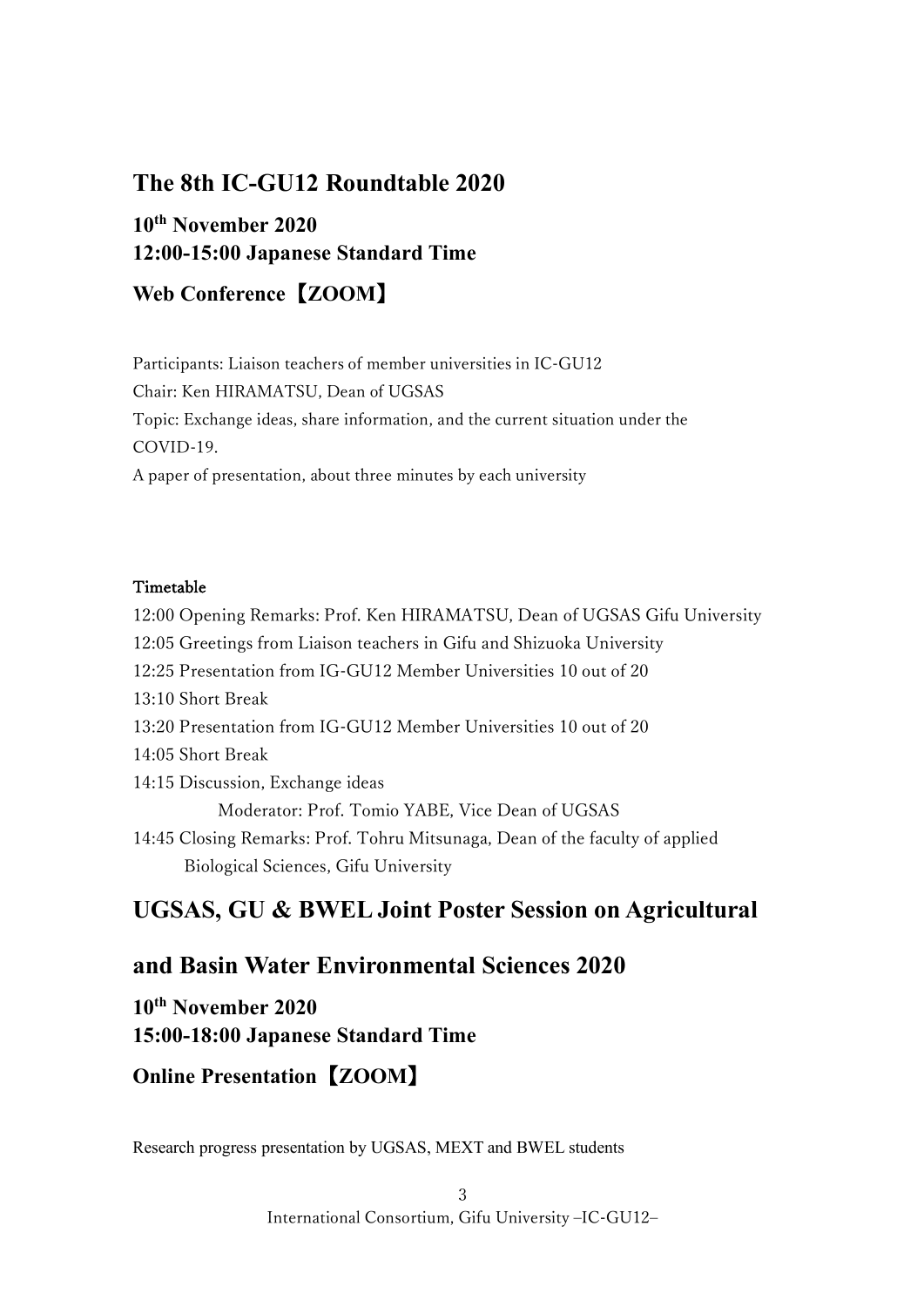Parallel session into 3 sessions.

#### Timetable

15:00 Opening Remarks: Prof. Ken HIRAMATSU, Dean of UGSAS Gifu University 15:05 Program Introduction 15:10 Online Poster Presentation Part I: Short Oral Introduction (15:10-15:40) PartⅡ: Poster Presentation (15:40-16:40) 16:40 Announcement of the Winners of the Best Presentation Award 17:00 Best Presentation Award Ceremony 17:10 Closing Remarks: Prof. Fusheng Li, Head of the Promotion Office of BWEL





# **Message from the Editor in Chief of REVIEWS IN AGRICULTURAL SCIENCE (RAS) e-journal**

Greetings to all the participants of the UGSAS-GU International Symposium of 2020.

I would like to introduce myself. My name is Masateru Senge, and the newly appointed chief-editor of the international journal "Reviews in Agricultural Science" from April, 2020. And emeritus professor Fumiaki Suzuki has also been kindly supporting to edit the submitted papers of the fields related to the chemical and biotechnology as an associate editor.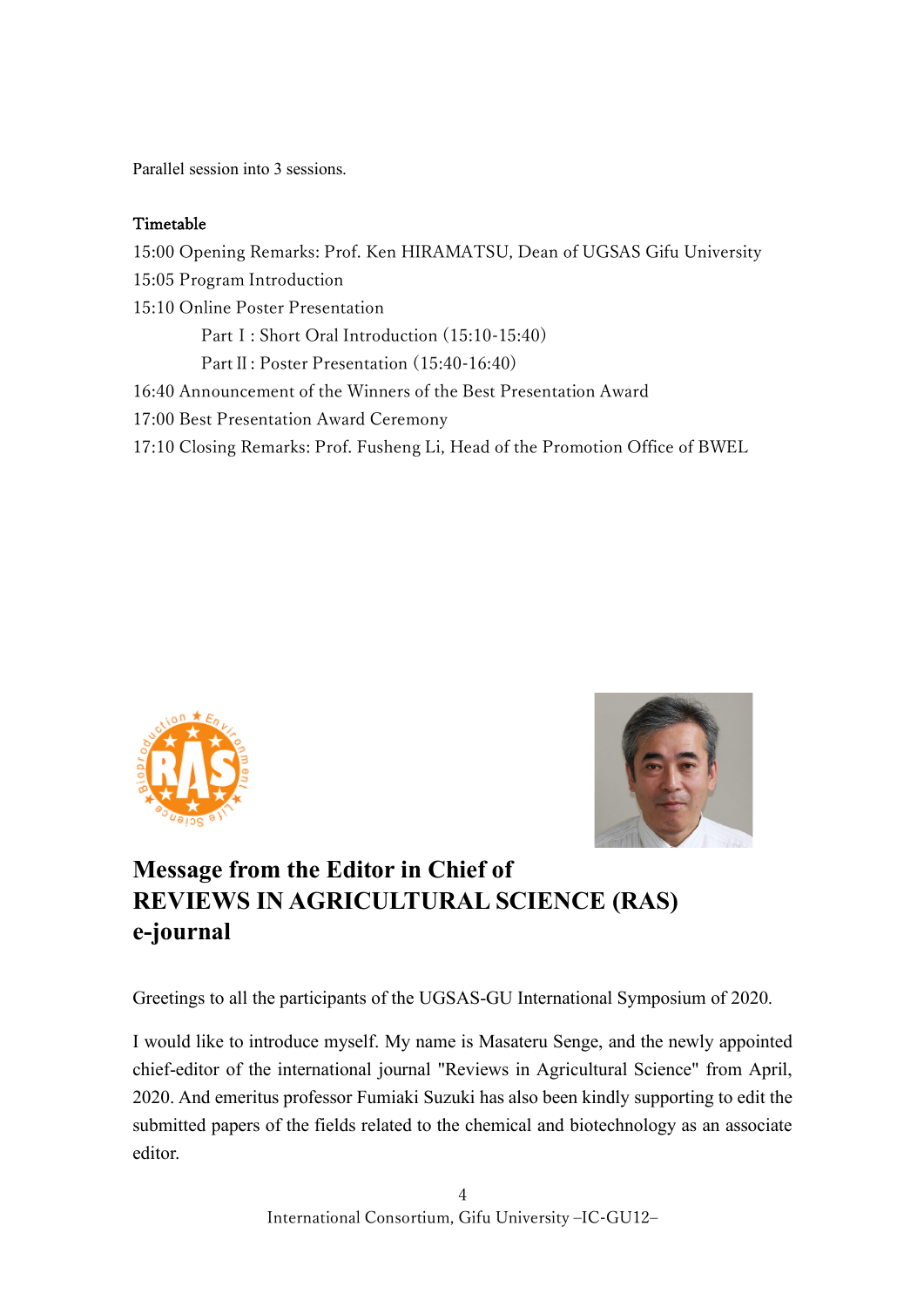There are 50 review papers published in this journal from the 1st (2014) volume to the 7th volumes (2019), and which had been cited 417 times by scientific journal listed in "ResearchGate" as of October 16th, 2020. Furthermore, there was an announcement that the collaboration between J-STAGE and Inspec (a major indexing database of scientific and technical literature, published by the Institution of Engineering and Technology (United King)) was started, and RAS was included in 53 selected magazines from J-STAGE that were listed in Inspec on 14 August 2020. We hope and are confined that our journal contributes greatly towards scientific progress of agricultural fields.

This year, there has been more papers submitted to our journal than usual, and more than twenty articles are expected to be published. We welcome your review contributions to RAS, on any aspects that relate to agricultural themes. Your submissions will certainly receive utmost attention and refinement by our editorial board before acceptance. Please have a look at our website https://www.jstage.jst.go.jp/browse/ras/-char/ja/ in the J-Stage platform.

Masateru Senge, Ph.D.

Editor in Chief, *Reviews in Agricultural Science*

Oct.16, 2020

# **IC-GU12**

| <b>Country / University</b>               | Name / Title               |  |
|-------------------------------------------|----------------------------|--|
| Bangladesh                                | Md. Golam Rabbani          |  |
| <b>Bangladesh Agricultural University</b> | Professor                  |  |
|                                           | Liaison / Guest Professor  |  |
| Bangladesh                                | A. H. M. Nurun Nabi        |  |
| <b>University of Dhaka</b>                | Professor                  |  |
|                                           | Liaison / Guest Professor  |  |
| China                                     | <b>Yu Wenjin</b>           |  |
| <b>Guangxi University</b>                 | Professor / Liaison        |  |
|                                           | Yang yanjuan               |  |
|                                           | <b>Associate Professor</b> |  |
|                                           | Guest Professor            |  |
| India                                     | <b>Piyush Pandey</b>       |  |

International Consortium, Gifu University -IC-GU12-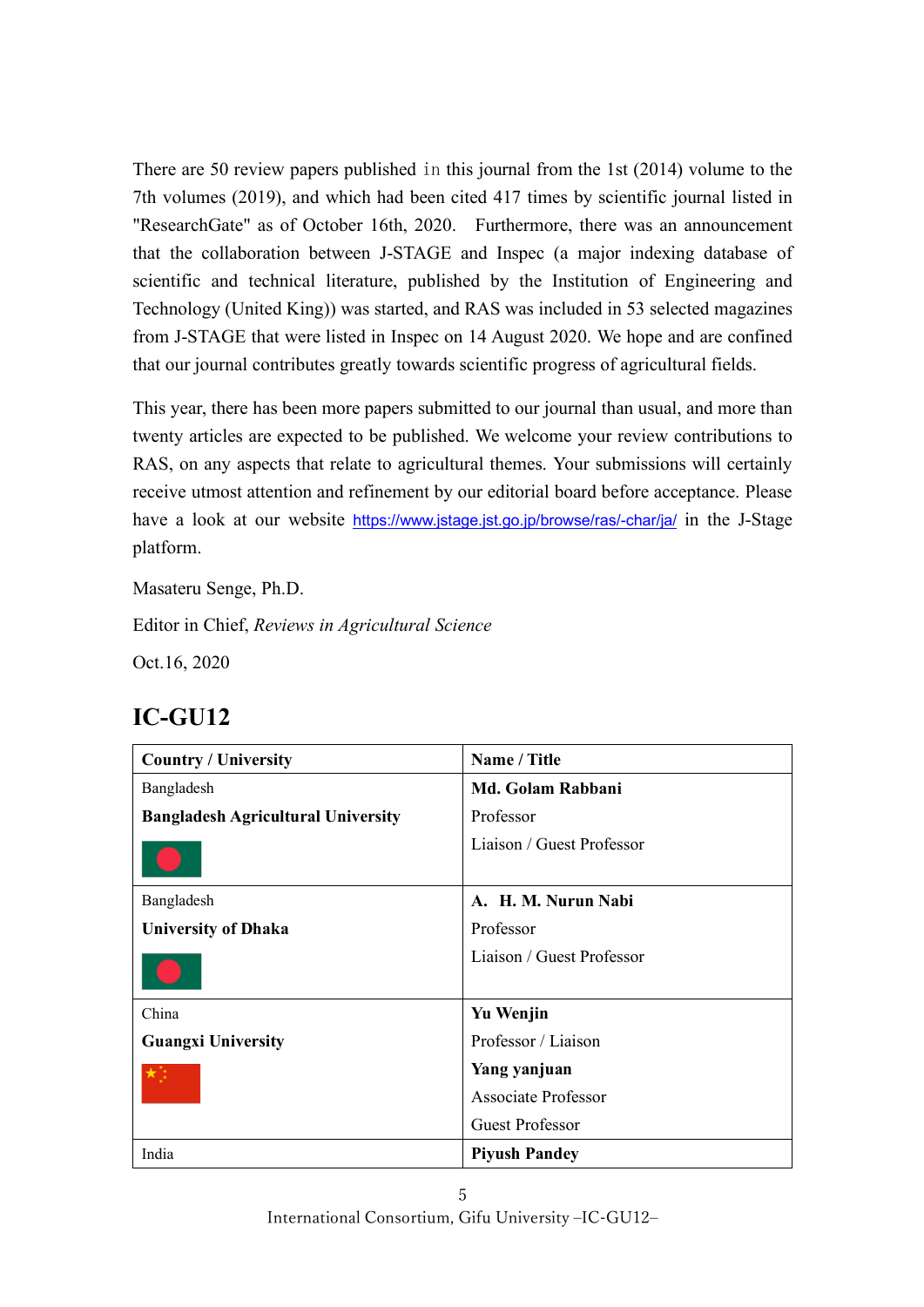| <b>Assam University</b>                        | Professor                         |  |  |
|------------------------------------------------|-----------------------------------|--|--|
| $\circledcirc$                                 | Liaison / Guest Professor         |  |  |
|                                                |                                   |  |  |
| India                                          | Lingaraj Sahoo                    |  |  |
| <b>Indian Institute of Technology Guwahati</b> | Professor                         |  |  |
| $\bullet$                                      | Liaison / Guest Professor         |  |  |
|                                                |                                   |  |  |
| Indonesia                                      | <b>Khandra Fahmy</b>              |  |  |
| <b>Andalas University</b>                      | <b>Associate Professor</b>        |  |  |
|                                                | Liaison / Guest Professor         |  |  |
|                                                |                                   |  |  |
| Indonesia                                      | Irmanida Batubara                 |  |  |
| <b>IPB</b> University                          | Professor                         |  |  |
|                                                | Liaison / Guest Professor         |  |  |
|                                                |                                   |  |  |
| Indonesia                                      | Siti Subandiyah                   |  |  |
| <b>Gadjah Mada University</b>                  | Professor                         |  |  |
|                                                | Liaison / Guest Professor         |  |  |
|                                                |                                   |  |  |
| <b>Country / University</b>                    | Name / Title                      |  |  |
| Indonesia                                      | Komariah                          |  |  |
| <b>Sebelas Maret University</b>                | Lecturer                          |  |  |
|                                                | Liaison / Guest Professor         |  |  |
|                                                |                                   |  |  |
| Indonesia                                      | Afandi                            |  |  |
| <b>University of Lampung</b>                   | <b>Associate Professor</b>        |  |  |
|                                                | Liaison / Guest Professor         |  |  |
|                                                |                                   |  |  |
| Indonesia                                      | Eka Mulya Alamsyah                |  |  |
| <b>Institut Teknologi Bandung</b>              | <b>Associate Professor</b>        |  |  |
|                                                | Liaison / Guest Professor         |  |  |
|                                                |                                   |  |  |
| Laos                                           | <b>Somvilay Chanthalounnavong</b> |  |  |
| <b>National University of Laos</b>             | Liaison                           |  |  |
|                                                | <b>Sithong Thongmanivong</b>      |  |  |
|                                                | Associate Professor               |  |  |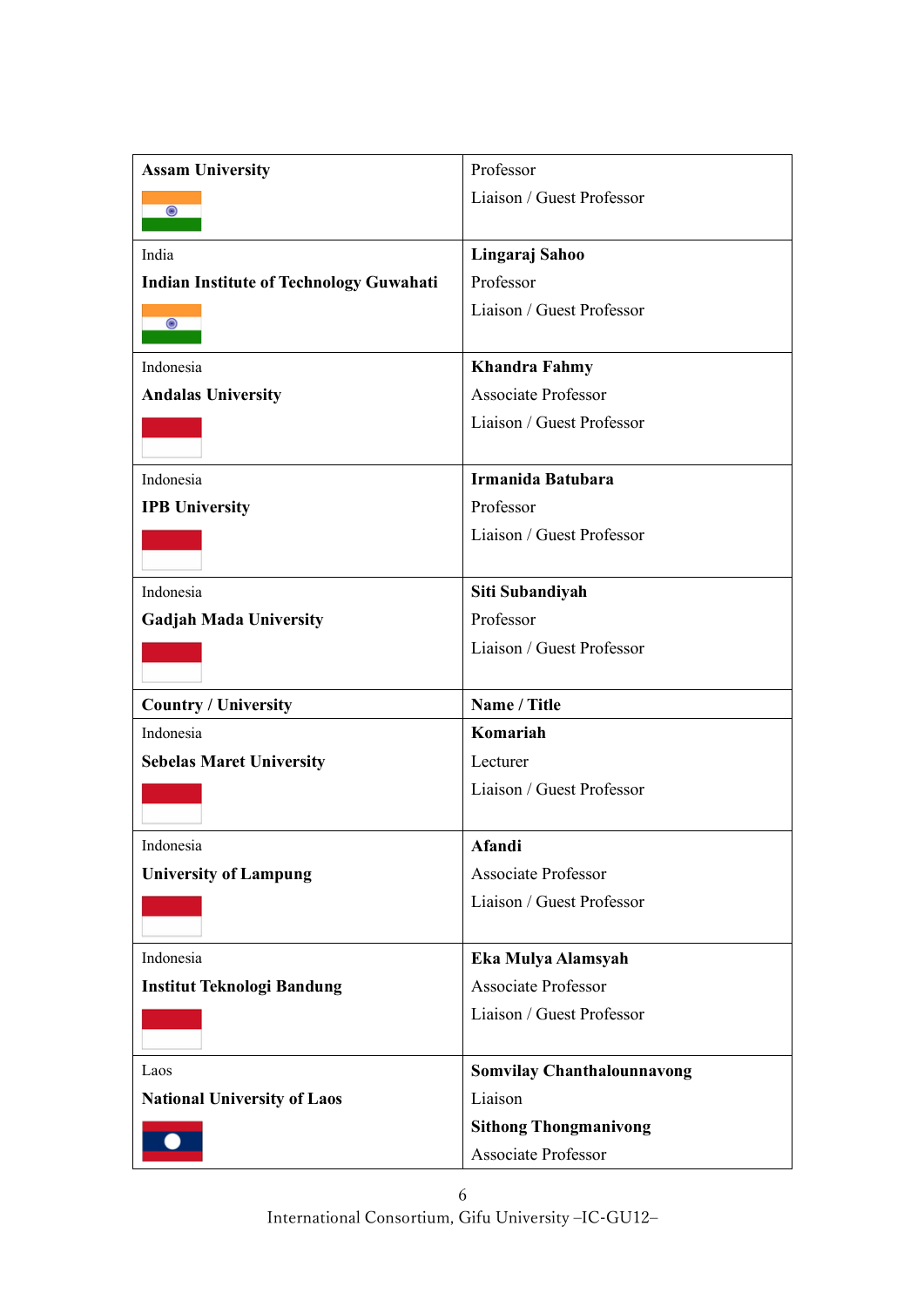|                                                | <b>Guest Professor</b>                             |  |  |
|------------------------------------------------|----------------------------------------------------|--|--|
| Philippines                                    | <b>Marlowe Aquino</b>                              |  |  |
| <b>Mariano Marcos State University</b>         | Professor                                          |  |  |
|                                                | Liaison / Guest Professor                          |  |  |
|                                                |                                                    |  |  |
| Thailand                                       | <b>Warinthorn Chavasiri</b>                        |  |  |
| <b>Chulalongkorn University</b>                | <b>Associate Professor</b>                         |  |  |
|                                                | Liaison                                            |  |  |
|                                                | Ubonratana Siripatrawan                            |  |  |
|                                                | Associate Professor / Guest Professor              |  |  |
| Thailand                                       | <b>Nantana Srisuk</b>                              |  |  |
| <b>Kasetsart University</b>                    | <b>Assistant Professor</b>                         |  |  |
|                                                | Liaison / Guest Professor                          |  |  |
|                                                |                                                    |  |  |
| Thailand                                       | <b>Pongphen Jitareerat</b>                         |  |  |
| <b>King Mongkut's University of Technology</b> | <b>Associate Professor</b>                         |  |  |
| Thonburi                                       | Liaison                                            |  |  |
|                                                | <b>Varit Srilaong</b>                              |  |  |
|                                                | Dean / Guest Professor                             |  |  |
| <b>Country / University</b>                    | Name / Title                                       |  |  |
| Vietnam                                        | <b>Nguyen Thi Minh Tu</b>                          |  |  |
| Hanoi University of Science and                | <b>Associate Professor</b>                         |  |  |
| <b>Technology</b>                              | Liaison                                            |  |  |
|                                                | Lien Ha Tran                                       |  |  |
|                                                | Guest Professor                                    |  |  |
| Vietnam                                        | <b>Pham Hong Nga</b>                               |  |  |
| <b>Thuyloi University</b>                      | Liaison                                            |  |  |
|                                                | <b>Nguyen Canh Thai</b>                            |  |  |
|                                                | <b>Guest Professor</b>                             |  |  |
| Japan                                          | <b>Tomohiro Sasanami</b>                           |  |  |
| <b>Shizuoka University</b>                     | Professor / Vice Dean                              |  |  |
|                                                |                                                    |  |  |
| Japan                                          | <b>Ken Hiramatsu</b>                               |  |  |
| <b>Gifu University</b>                         | Professor / Dean                                   |  |  |
|                                                | CHAIRMAN of the 8 <sup>th</sup> IC-GU12 Roundtable |  |  |